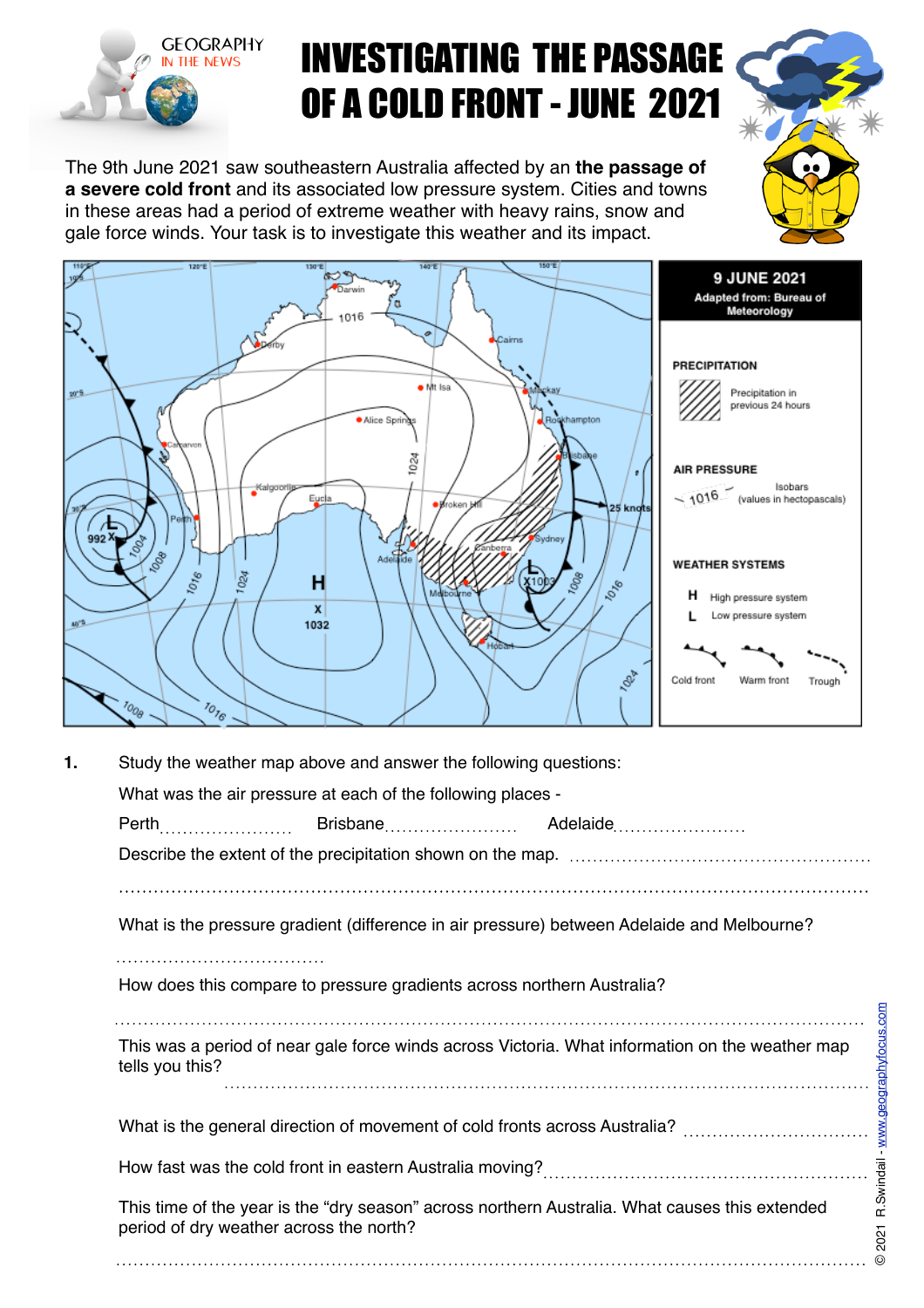**2.** Use the link to the ABC's website and the Australian Bureau of Meteorology's website to find out more about the passage of a cold front (make sure you watch the video at these websites!) Write **brief notes** in the spaces provided:

| <b>Search</b><br>https://www.abc.net.au/news/2019-07-12/what-is-a-cold-front/11303562<br>http://media.bom.gov.au/social/blog/1001/the-big-chill-what-is-a-cold-front/ |                                                        |  |  |  |  |  |
|-----------------------------------------------------------------------------------------------------------------------------------------------------------------------|--------------------------------------------------------|--|--|--|--|--|
| What is a cold front?                                                                                                                                                 | Why do cold fronts bring bad weather?                  |  |  |  |  |  |
| Describe the weather that summer cold<br>fronts bring.                                                                                                                | Describe the weather that winter cold<br>fronts bring. |  |  |  |  |  |

Complete this diagram showing the following as text and/or graphic:

**Cold air Warm air Frontal surface Direction of front movement Warm air rising Formation of clouds Rain** 

## **Cross-section of a cold front**



© 2021 R.Swindail - [www.geographyfocus.com](http://www.geographyfocus.com)